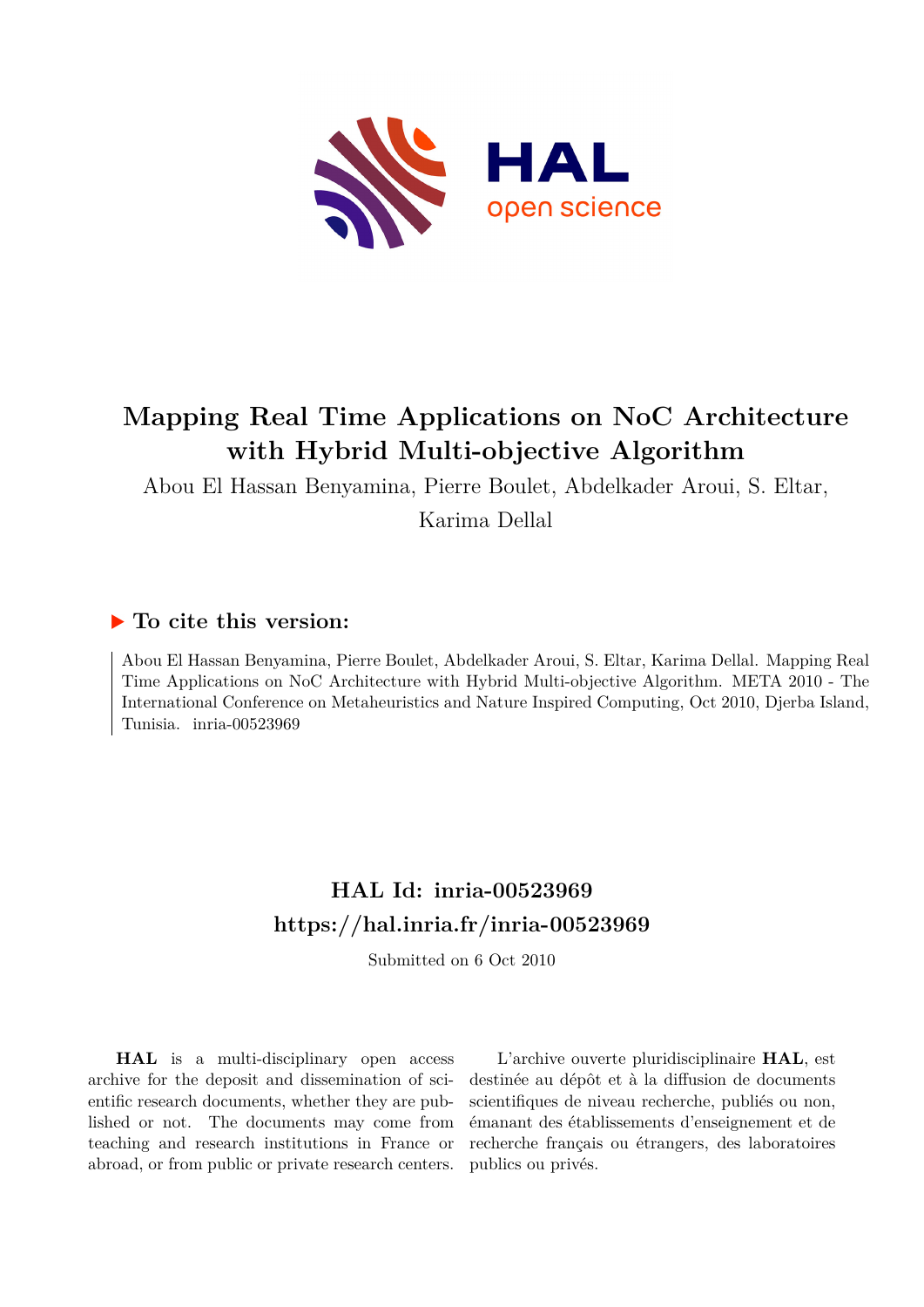# Mapping Real Time Applications on NoC Architecture with Hybrid Multi-objective Algorithm

 $AH.BENYAMINA<sup>1</sup>$  P.BOULET<sup>2</sup>, A.AROUI<sup>3</sup>, S.ELTAR<sup>1</sup>, K.DELLAL<sup>1</sup>

<sup>1</sup> Université d'Oran - Département d'informatique Algérie benyanabou@yahoo.fr 2 INRIA Lille - Nord Europe, F-59650 Villeneuve d'Ascq, France

pierre.boulet@lifl.fr

<sup>3</sup> Centre des Techniques Spatiales (CTS), 1 Avenue de la palestine, BP 13, 31200 Arzew,Oran arouikader@yahoo.fr

# 1 Introduction

As silicon [6] technology keeps scaling, it is becoming technically feasible to integrate entire and complex systems on the same silicon die. As result of this Systems on Chip (SOC) are inherently heterogeneous and therefore complex, they are often formed by multiple processors of different types (RISC, DSP; ASIC, for examples) with dedicated hardware or reconfiguration and peripheral.

Traditional concept of computer networking component interconnect-based routers, switches is adopted to extend the integration and perform the design. Network on chip (NOC) or plus generally MPSoCs are relatively aim new approach to integrated circuits on a platform SoC.[11] Then MPSoCs and NoC are widely used in embedded systems (such as cellular phones, automotive control engines, etc..) where, once deployed in field, they always run the same set of applications. In this paper we will focus on mesh-based NoC architectures, in which resources communicate with each other via mesh of switches that route and buffer messages. A ressource is generally any core: a general processor GP, a memory, an FPGA, DSP. A two dimensional mesh interconnection topology is the simplest from a layout perspective and the local interconnection between resources and switches are independent the network size.

Nevertheless, routing in a two dimensional mesh is easy, resulting in potentially small switches, high bandwidth, short clock cycles, and overall scalability [10]. One of the most onerous tasks in this context is the topological mapping of the resources on the mesh in such a way to optimize certain performances indexes (e.g power, performance). Mapping is, in fact, a problem of quadratic assignment that is known to be NP-hard.

The size space search of the problem increases exponentially with the system size depending on number of resources, tasks and communications. It is therefore of strategic importance to define methods to search a mapping that will optimize the desired performance indexes. In addition, the strategies have to handle a multi criteria exploration of the space of possible architectural mapping alternatives. The objectives to be optimized are, in fact, frequently multiple rather than single, and are almost always in contrast with each other. There is therefore non single solution to the problem of exploration (i.e single mapping) but a set of equivalent (i.e not dominated) possible architectural alternatives, featuring a different trade-off between the values of the objectives to be optimized (Pareto Set) [7].

Then a critical task for recent MPSoCs is the minimization of the energy consumed. We start from a well-characterized task graph, a directed acyclic graph representing a functional abstraction of the application that will run on the MPSoC. Each task is characterized by the number of clock cycles used for its execution. Clearly the duration of each task and the energy spent for running it depends on the clock frequency used during the task execution.

The problem we face is very complex. Because we solve, at the same time, the allocation of tasks to the processors and find the optimal path allocation (or communication mapping) referred in literature as Network Assignment [9].

For this, we have used two methods, one based on PSO algorithms and another on Dijkstra's algorithm. The solution must also verify some constraints such area, memory, load balancing, link speed, bandwidth and certainly hard real time constraints.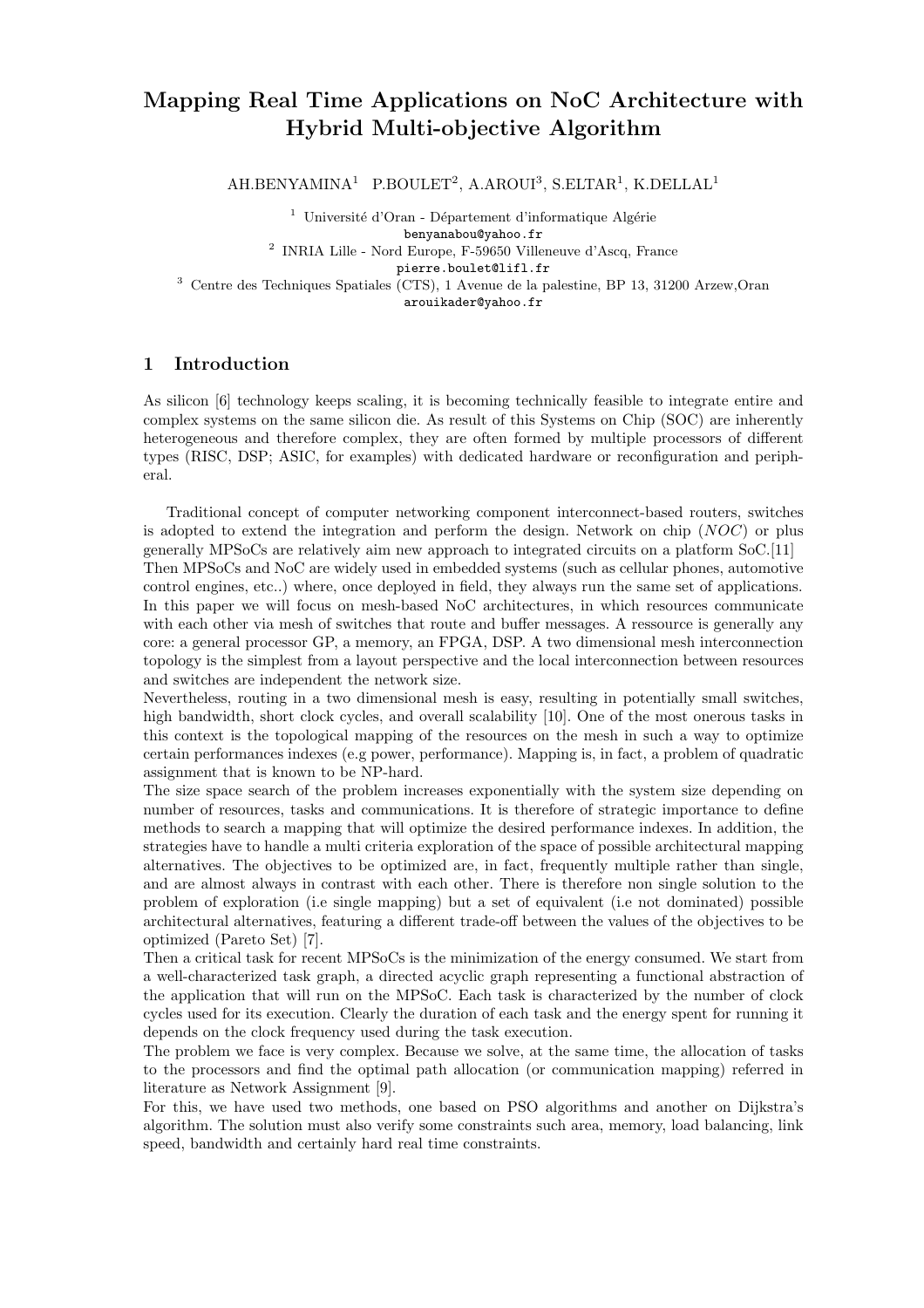Our contribution differs from the above in that we use a new method in such research area and on the other hand, we try to map tasks on processors, and at the same time map optimally communications on the links of topology NoC.

The work presented in this paper is a contribution to solving a widespread problem in the field of system design, embedded the placement of a large application on an architecture (NOC).

Application is represented by a set of tasks that communicate with each other by sending message via bus on a heterogeneous architecture.

Our role is to place the tiles (task) on different elements (core) of architecture with the objectives of minimizing time execution and the energy consumption under the constraints of load balancing, bandwidth, available memory and size of the queue waiting processors [8].

To solve this problem, we used in the context of our present work, a new meta-heuristic algorithm Particle Swarm. it has proved its effectiveness in many fields such as optimization of networks, image processing and even control of industrial systems but it was never applied in our domaine.

Key words: Network-on-Chip, multiprocessor system-on-chip, multi-objective optimization, mapping, scheduling, genetic algorithms, Particle Swarm, Dijkstra.

# 2 Problem definition and Formulation

The communication between the cores of SoC is represented by core graph.

**Definition 1**: The Task Graph (CG) is a directed graph,  $G(V, E)$  with each vertex  $V_i \in V$  representing a task and the directed edge  $(v_i, v_j)$ , denoted as  $e_{ij} \in E$ , representing the communication between the tasks  $v_i$  and  $v_j$ . The weight of the edge  $e_{ij}$ , denoted by  $Q_{ij}$  represents the bandwidth of the communication from  $v_i$  to  $v_j$ . The connectivity and link bandwidth of the NoC is represented by the NoC topology graph.



Fig. 1. Task graph and NoC graph

**Definition 2** : The NOC Topology graph (NT) is a directed graph  $P(U, F)$  with each vertex  $u_i \in U$  representing a node in the topology and the directed edge  $(u_i, u_j)$  denoted as  $f_{ij} \in$ Frepresenting a direct communication between the vertices's  $u_i$  and  $u_j$ . The weight of the edge  $f_{ij}$ , denoted by  $bw_{ij}$  represents the bandwidth available across the edge  $f_{ij}$  (see figure 1).

The mapping of the task graph  $G(V, E)$  on to the processor graph  $P(U, F)$  is defined by one to one mapping function map :

map :  $V \to U$ , s.t  $map(v_i) = u_j \,\,\forall v_i \in V \,\,\exists u_j \in U$ . The mapping is defined when  $|V| \geq |U|$  (see figure)

#### 2.1 Mathematical formulation

For an CG each node represent one task with its characteristics or property.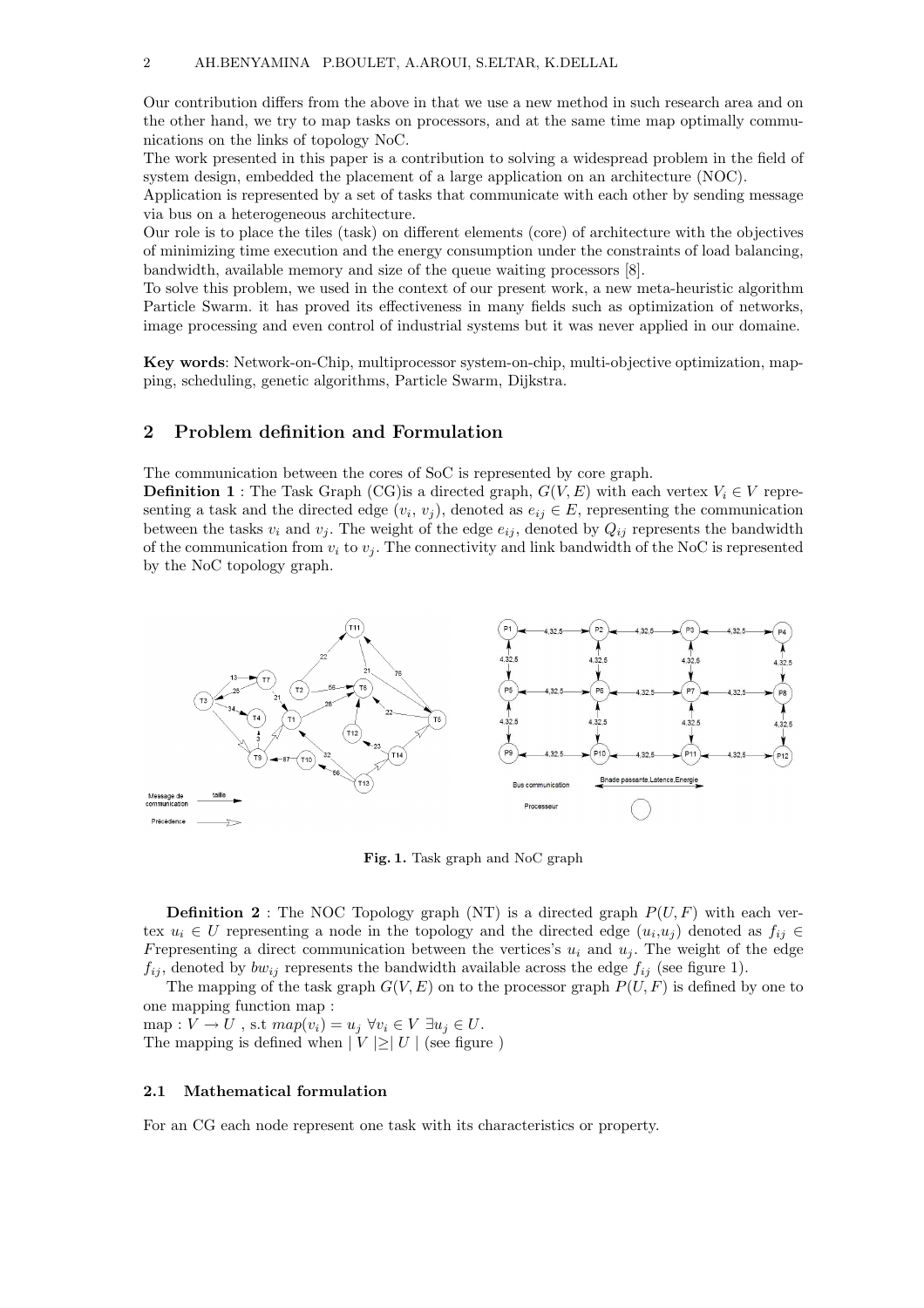

Fig. 2. block diagram of video object plane decoder with communication BW (in MB/s).



Fig. 3. Shown the mapping of task graph on NoC graph

Let  $T = t_1, t_2, \dots, t_n$  be the set of all tasks represented by CG.

 $P = p_1, p_2, \dots, p_s$  is the set of processors represented by the nodes in NT.

We consider that each processor p can run in different modes  $m_1$ ,  $m_2$  or  $m_3$ .

We model the allocation problem with binary variables  $X_{ij}^m$  such that [6]:

 $X_{ij}^{m} = 1$  if  $task_i$  is mapped on the processor j and runs in mode m, o otherwise.

 $d_{ij}^m =$  duration of execution task i on processor j running at mode m.

 $d_{ij}^m = \frac{WCN_{ij}^m}{f_j^m}$  where  $WCN_{ij}^m$  is the number cycle needed by  $task_i$  to be executed on processor j at mode m.

 $f_j^m$  is the frequency of the clock for processor j at mode m.

 $dl_i$  is deadline for  $task_i$ . The time at wish  $task_i$  must be terminated.

There  $dl_{final} = dl_n$  is deadline of last  $task_n$  and of the application.

 $Q_{ij}$  is the size of data moved between  $task_i$  and  $task_j$ .

 $dQ_{ijpq}^m$  is duration of communication between tasks i and j if they are assigned respectively to processor p and q at mode m (we see after how we compute  $dQ_{ijpq}^m$ ).

 $q_{pq}^m$  is the duration of one unit (octet or bit) communication between p and q at mode m.

 $e_{pq}^m$  energy consumption for one unit from p to q at mode m.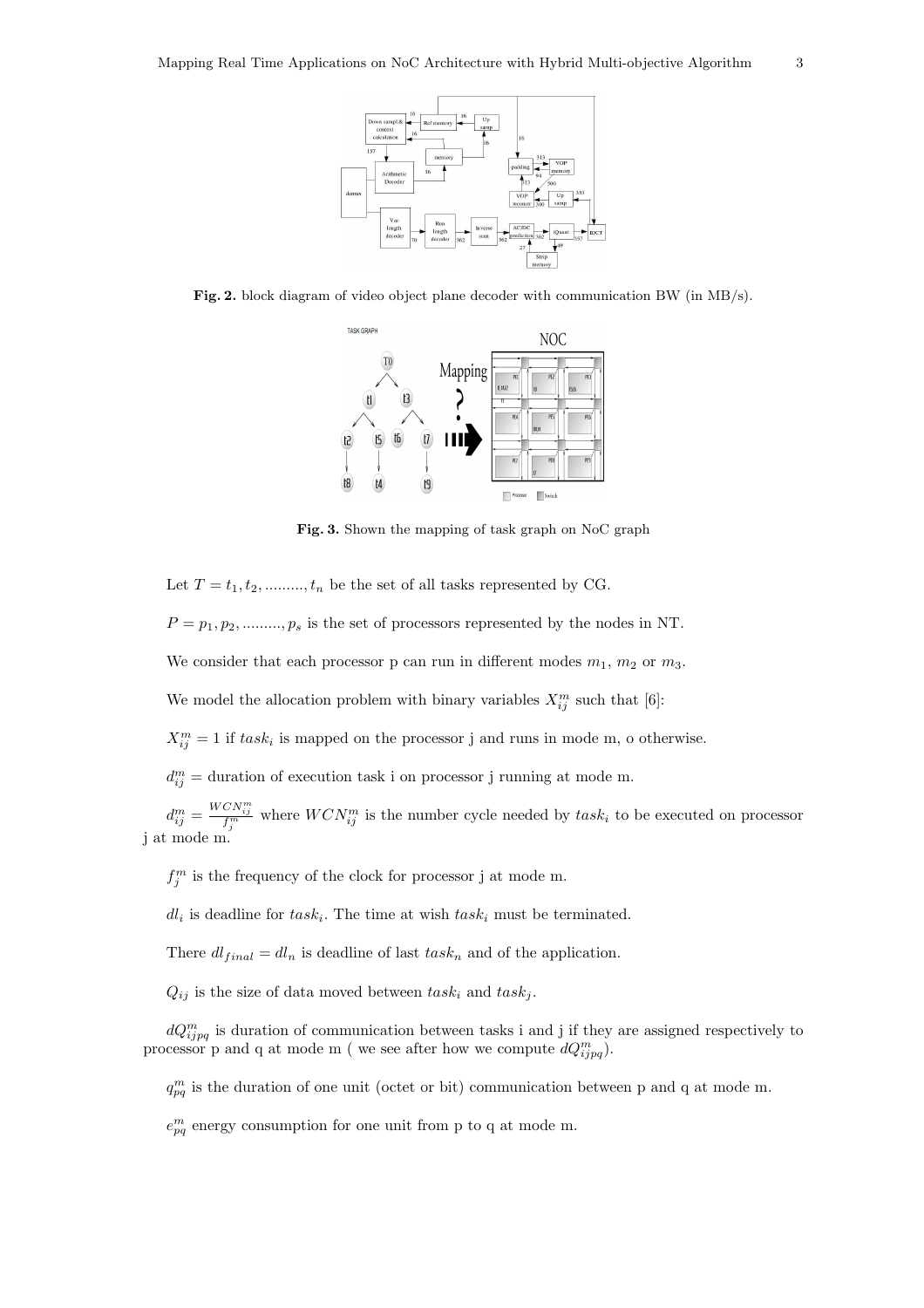If there is not a direct link between p and q let  $\mu(p,q) = (pi, pj)$  be path form p to q.

Then duration using links is :

 $dQ_{ijpq}^m = \sum Q_{ij} \times q_{plpk}^m$  where  $(pl, pk) \in \mu(p, q)$  and  $i \neq j, p \neq q$ . Let us note that if tasks i and j are mapped to the same processor the duration is negligible in

comparison with a case where they are mapped to different processors. Therefore in the previous expression i differ from j and also p differ from q.

And consumption for communicating  $task_i$  and  $task_j$  if they are assigned to p and q at mode m towards the same path is :

$$
E_{ijpq}^{m} = \sum Q_{ij} \times e^{m}{}_{plpk} \text{ where } (pl, pk) \in \mu(p, q)
$$

Since we also take into account communication, we assume that two communicating tasks running on the same processor do not consume any energy and do not spend any time (indeed the communication time and energy spent are included in the execution time and energy), when they are allocated on two different processors, they both consume energy and spend time. Each path contains some switchs and routers that need power consumption and duration.[5]

Ascia and al [7] address this problem but not explain how compute this. In This work we will consider an average value of consumption  $(Csw)$  and duration  $(dsw)$ ; we can estimate theses considering communications, input and output to router as stochastic.

Then if  $|\mu(p,q)|$  is the length of path  $\mu(p,q)$ , the total consumption of switch and router on this path is :

 $\mid \mu(p,q) \mid +1 \rangle \times C_{sw}$ 

And the total duration is :

 $|\mu(p,q)|+1 \rangle \times d_{sw}$ 

We can now do equation of the total consumption due to communication between  $task_i$  and  $task_i$  assigned respectively at processor p and q at mode m :

$$
E_{ijpq}^{m} = E_{ijpq}^{m} + (|\mu(p,q)| + 1) \times C_{sw}
$$
 (1)

and duration due to communication as :

$$
dQ_{ijpq}^m = dQ_{ijpq}^m + (|\mu(p,q)|+1) \times d_{sw}
$$
\n<sup>(2)</sup>

We explicit now total consumption and duration of processors.

For one task<sub>i</sub> mapped at *processor<sub>p</sub>* the duration is the sum of its start time and duration of all its communications with other tasks mapped to other processors. The strategies scheduling is LS with ASAP (As Soon As Possible). Then for the task<sub>i</sub> mapped on processor<sub>p</sub> its duration  $D_{ip}$  is done by the following equation :

$$
D_{ip} = d_{ip}^m + dQ_{ijpq}^m + (|\mu(p,q)| + 1) \times d_{sw} \text{with } i \neq j, p \neq q
$$
\n
$$
(3)
$$

 $Dstart_i$  is the time at wish  $task_i$  begin execution. It is equal at the time of the end of the last task which precedes it.

The duration of the application mapped on many processors it is equal at time end of the last task. Let D be total duration including time execution and communication over links of all tasks.

$$
D = Dstart_n + D_n \tag{4}
$$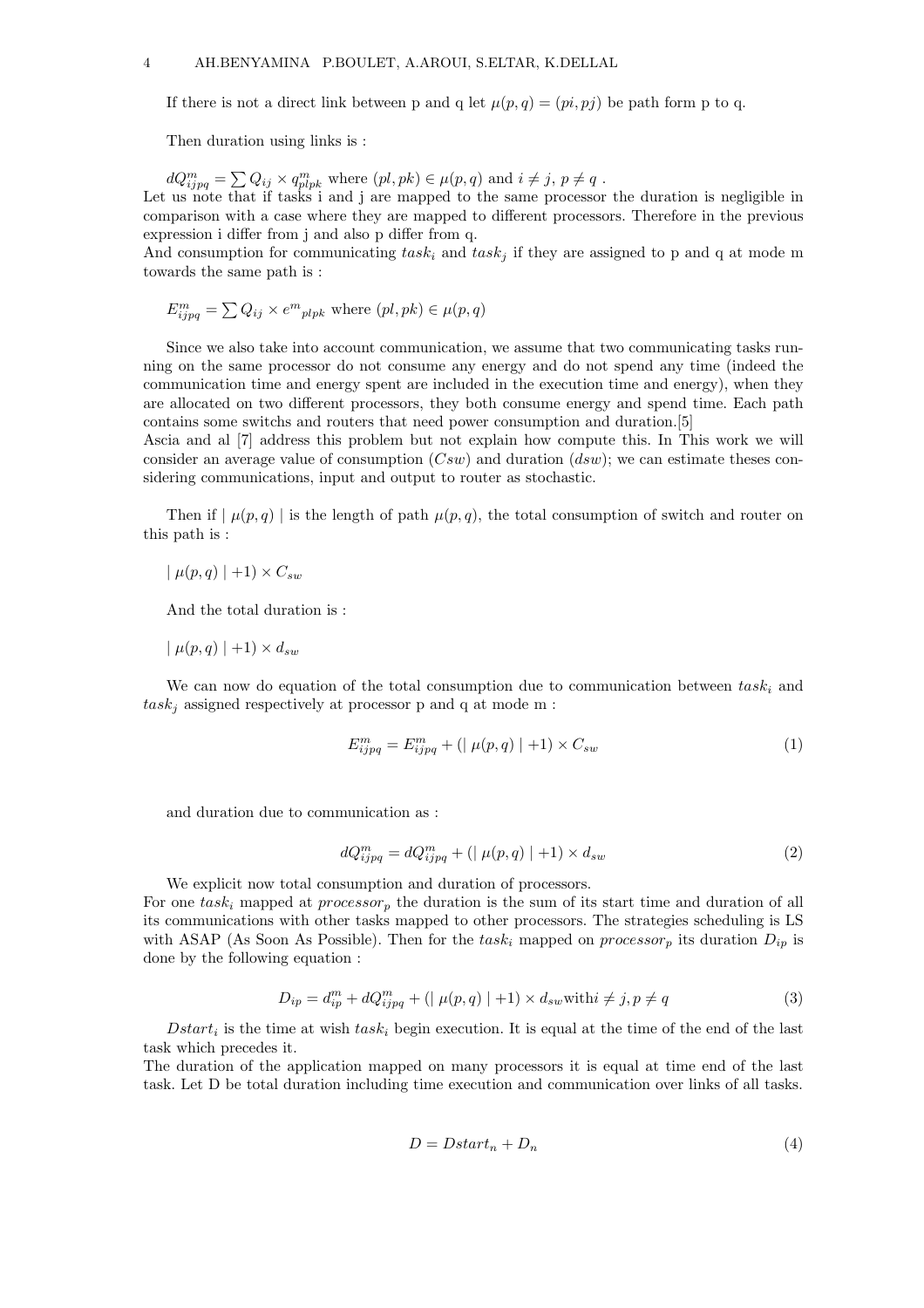Were  $D_n$  it is the duration of task<sub>n</sub> that is the last task. Dstart<sub>n</sub> is the time at wish task<sub>n</sub> begins execution.

The total consumption including processor, link and switch consumption is done by the flowed equation :

$$
E_{pr} = \sum_{i=1}^{N} \sum_{p=i+1}^{s} \sum_{m=ml}^{mn} x_{ip}^{m} \times ET_{ip}^{m}
$$
 (5)

Where  $ET_{ip}^m$  is the consumption of  $task_i$  if it is assigned on processor p at mode m. Then  $E_{pr}$  is total energy consumed by all processors in NoC.

$$
E_{com} = \sum_{i=1}^{N} \sum_{j=i+1}^{N} \sum_{p=1}^{s} \sum_{q=p+1}^{s} \sum_{m=ml}^{mn} x_{ip}^{m} \times x_{jp}^{m} \times E_{ijpq}^{m}
$$
(6)

 $E_{com}$  is the total energy consumed by network (links, routers or switch)to assure all communications between all tasks overall the NoC.

#### 2.2 Our multi-objective Model

Our method is based on evolutionary computing method and an optimizer path. We have to search a set of solutions under multi−objective. We consider here two objectives total duration and consumption.

First objective is duration D (4)

The second objective is the total power consumption done by E such that :

$$
E = E_{pr} + E_{com} \tag{7}
$$

Note date during computing D and E we look for the shortest path between two cores which satisfy the constraints (such bandwidth and buffer). To obtain this we used dijkstra. we refer to the problem as AAS (Assignation Affectation and Scheduling.)

## 3 AAS Problem resolution

The rationale behind our approach is the minimization of total power consumption in order to augment the autonomy of system. Nevertheless, trying to reach this objective increase time computing. Or embedded applications are generally real time and of course the deadline must not be exceed. Minimizing power consumption increases time computing and minimizing time computing increases power consumption. We have here two contradictory objectives, what returns this very complex problem. Multi-objective problems have a set of Pareto-optimal solutions. Each solution represents a different optimal trade-off between the objectives and is said "non-dominated" since it is not possible to improve one criterion without worsening another. We propose a multi-objective approach based on Particle Swarm optimization technique to solve our AAS problem.

#### 3.1 PSO: Particle Swarm Optimization

A.Capone and M.Cesana proposed [3] an evolutionary population-based heuristic for optimization problems. It models the dynamic movement or behavior of the particles in a search space. By sharing information across the environment over generations, the search process is accelerated and is more likely to visit potential optimal or near-optimal solutions. PSO has been extended to cope with multi-objective problems which mainly consist of determining a local best and global best position of a particle in order to obtain a front of optimal solutions. One of the well-known multiobjective techniques based on PSO algorithm is MOPSO [4]. It is able to generate almost the best set of non dominated solutions close to the true Pareto front. The main algorithm is given below.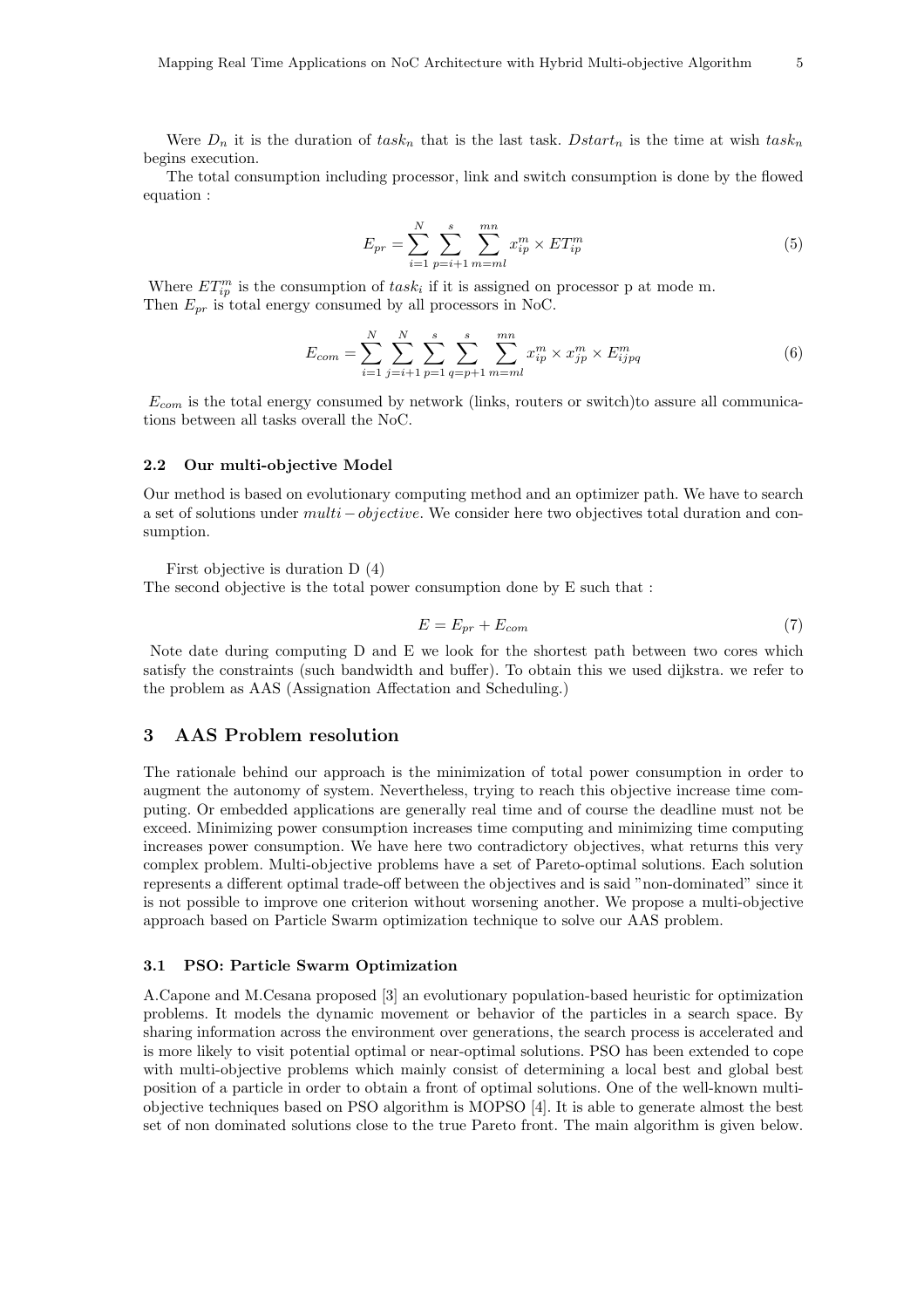$$
E_{ijpq}^{m} = E_{ijpq}^{m} + (|\mu(p,q)| + 1) \times C_{sw}
$$
\n(8)

Algorithm 1 MOPSO-Main

```
input : Swarm at iteration t S<sup>t</sup>, MaxArchiveSize, MaxIteration
Output : Repository REP
Step0 :Initialization of Swarm
Initialize S at iteration t = 0for each i \in S^0 do
  for each dimension d do
    Initialize position_i, save pBest_i, initialize velocity
    Specify lowerbound<sub>i</sub> and upperbound<sub>i</sub>
  end for
end for
Step1 : Evaluation of particles S
Step2 : Update REP
for each i \in S^t do
  compVector(i,REP)search-insert(S,REP)
end for
ST EP3 : Generate Mapping(associative grid): make-Cost(Mincost)
Step4 : Update Swarm :
for each i \in S^t do
  for each dimension d do
    Update - velocity_i, Update_position_iend for
end for
Step5 : Boundary chek
Step6 : Update pBest
Step7 :
if t > \text{MaxIteration} then
 Stop
end if
t = t + 1 and GO TO Step1
```
The following are the phases involved in the resolution of the proposed algorithm. In continuous optimization problems, getting the initial position and velocity is more straightforward because random initialization can be used. However, since the mapping problem is a constrained optimization problem, the initial positions must represent feasible solutions. Thus, they need to be designed carefully.[2]

A position in the search space represents a set of assignments that is a solution to the problem. In our case, each position provides information about how processor in the NoC will execute each task. Than, for each position in the swarm, we assign a Boolean value to the variables  $X_{ij}^m$ . We consider a feasible solution, a solution that satisfies all hard and soft constraints. During the search, only non-feasible solutions that violate some soft constraints can be included in the population. This increases the likelihood of a non-feasible solution to mutate and provide a feasible one in later generation.

## 3.2 Algorithm description

Given the rapidly changing and increasingly complex systems on chip (SoC - System on Chip) to systems on chip multi-processors (MPSoC - multiprocessor SoCs), interconnection of communication modules or cores (IP – Intellectual Property) constituting these systems, has undergone a change both in topology of the structure. This responds to the constraints of performance and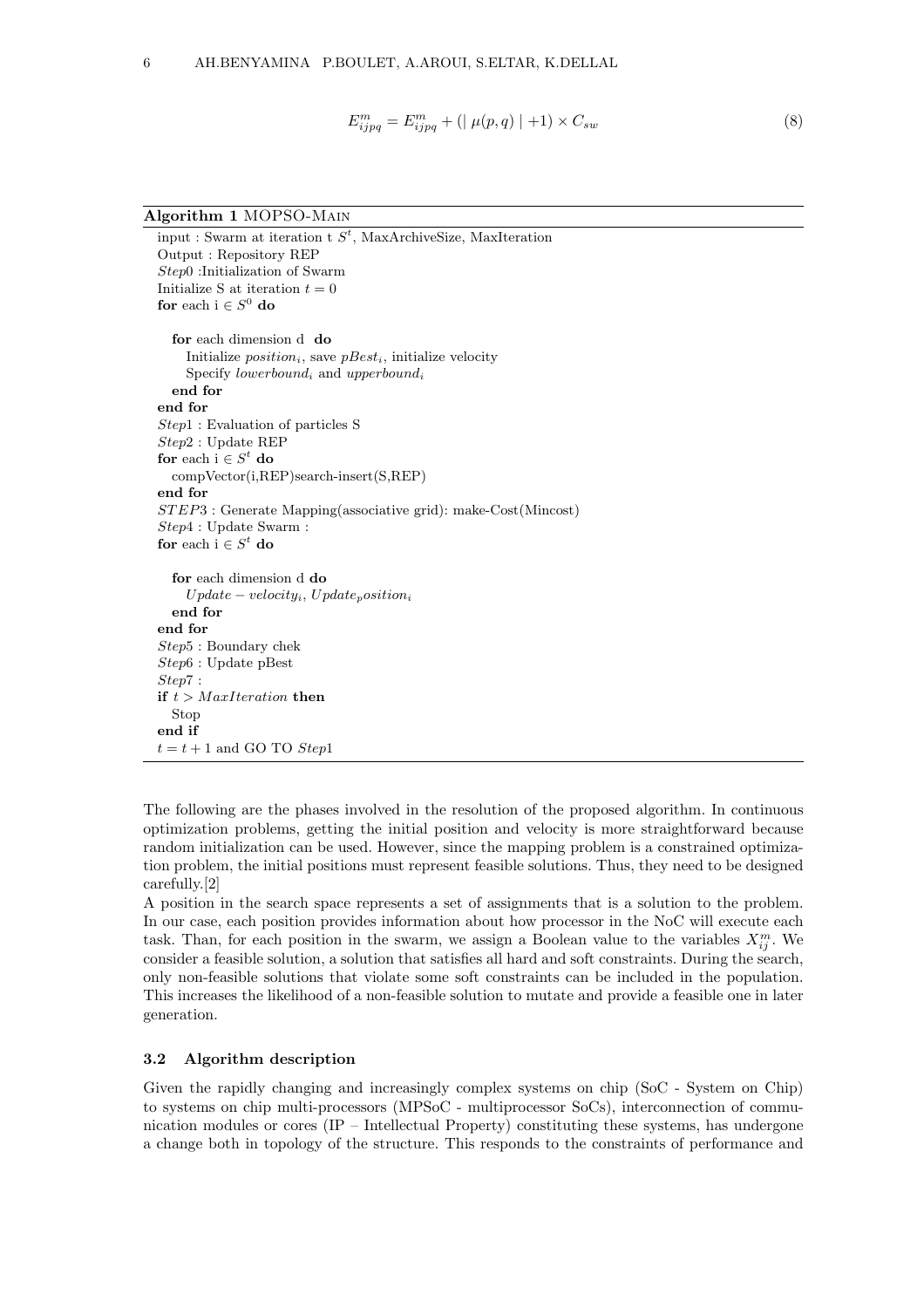cost related to the complexity and the increasing of interconnected modules or IPs. Currently this process is moving towards the integration of a communication network on chip, implementing the transmission of data packets to nodes interconnected network corresponding to modules or IPs (processors, memory, peripheral controllers connected, etc..). This transmission is done through routers forming the network and implementing rules of referral and routing packets across the network.

In the design flow of an embedded system, the stage of investment and is directly related to the implementation of the application on an architecture specialist. The entries in this phase are:

- An application model
- A model of target architecture
- Constraints of performance and energy
- The objective functions to optimize

The output of this phase is an allocation of tasks and communications in natural resources, according to various tasks on these resources.



Fig. 4. PSO Algorithm

To run a distributed application, it is necessary to determine the best placement of spots that compose the target NoC architecture while reducing the execution time and energy constrained load balancing, memory, and the size of the queue. Our proposal for solving the problem of mapping is defined as follows:

The particle is a representation of the solution of the problem wich, in this case, describes the investment. If you have a NoC Mesh with S processors and an application with N tasks when the particle is a matrix of N line and S column.

As an example take 2 processors and 3 tasks, then the particle is the mapping of 3 tasks:  $Tasks2$ and 3 are assigned to  $P_1$ , task1 is assigned to  $P_2$ .



Table 1. One Particle

Get a set of points describing the Pareto front :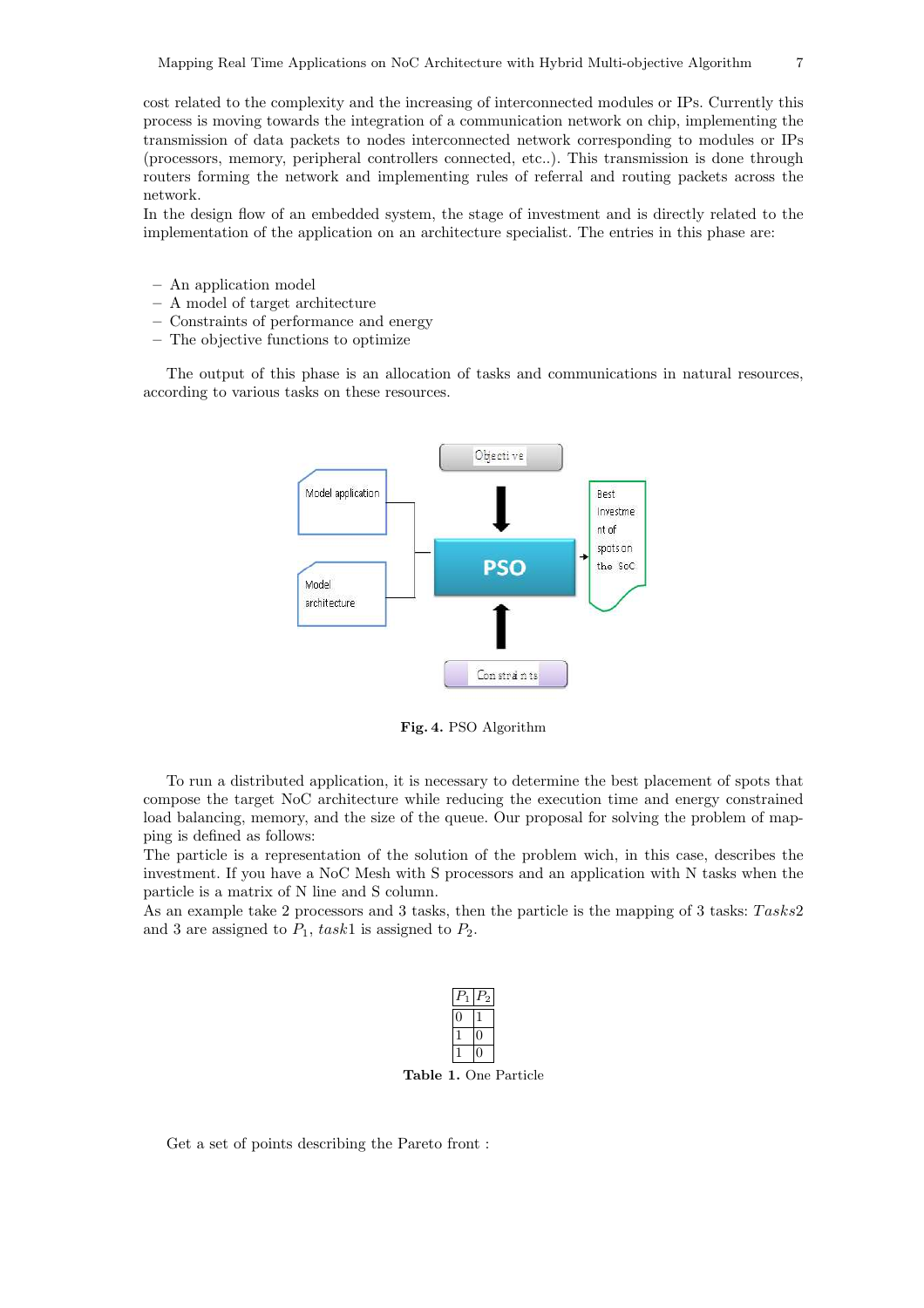- Estimated front by iterative algorithms generate points near the front
- eliminating dominated points
- Problems of convergence:
- 1. approach the front
- 2. cover the entire front
- 3. Concept archive: Keep each iteration all the points not dominated.

Then the problem of placement of tasks on a NoC is to minimize cost objective function. It can be formulated as follows:

- Given the graph of application (size of the task type of Soc, runtime memory required by processor bandwidth required for a message and message size).
- Given the architectural graph (speed performance by mode, power consumption by mode, load balancing (load minimum and maximum), available memory in processor, size of the queue and bus latency and energy consumption due to transmission
- From the placement of tasks on the processor's by different modes. This is equivalent to Minimize  $F(X)$ : (f (time) f (energy)) The determination of the fitness function (or adaptive function evaluation) involves several steps. Each time a swarm is generated according to the fitness of each particle must to be evaluated.
- A particle represents a distribution of tasks of the application in the target NoC architecture.
- For a particle, move the communication costs of all messages for each message eliminating paths wich bandwidth is less than that required by the message (using the algorithm of the shortest path), then: We calculate the execution time of each task by mode which has been allocated within the processor.

#### 3.3 Optimizing communication and energy through the Network

To minimize communication and power consumption another approach is necessary to find the optimal objectives. We have used a method based on dijkstra algorithm. Then, we crosse this method with MoPSO, described previously to approach our global objectives.

# Algorithm for optimizing path rooting

- 1− Begin
- 2− Read identifiers (processor origin Po, processor target Pt)
- 3− Read matrix bandwidth MB
- 4− Read matrix communication between tasks MC
- 5− Call dijkstra (Po,Pc,MB,MC)
- 6− Return set of links with optimal cost i.E Paths
- 7− Call verification (verify if bandwidth of all links still verified)
- 8− If constraint not verified GO 4 for another path
- 9− Return optimal path
- 10− END

The Pareto Front is generated from existing solutions in the archive.

# 4 Experimentations and results analysis

The algorithm is coded in JAVA programming language and all the experiments were carried out on a Pentium 3.2 GHz.

We have varied the number of generations for a same example to know what is the best interval of generations is for similar size of applications. In general study the searchers fixe this number at 20 and our experiments shows that not necessarily to take this number bigger than 20 nevertheless our example is not taken with a big size(5).

The other parameter of the algorithm wish is the size of swarm is also important because he influence the convergence of research. Our experiment shows that it is important to take Swarm size near  $100.(5)$ 

We study the performance of our algorithm over many examples and the results are shown in the following figure. We also compared it with the results obtained with the genetic algorithm having been the object of previous works of our part [5].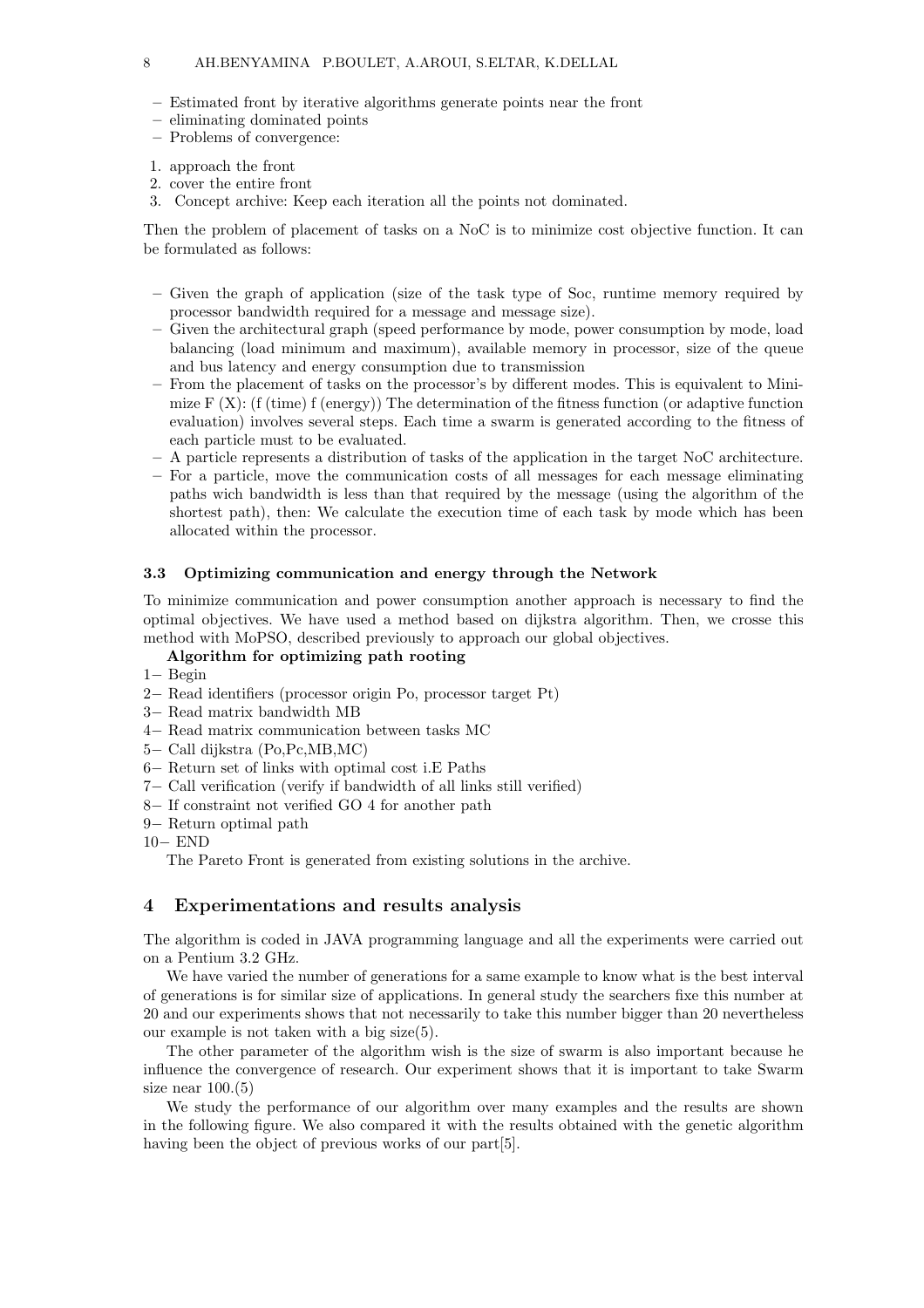





Fig. 6. Application interface and Feasible solutions generated with the same initial parameters

# 4.1 Comparison between PSO and GA (genetic algorithm)

Genetic algorithms belong to the class of evolutionary algorithms which are themselves a branch of meta heuristics-based populations, such as methods of particle swarm optimization. All these meta heuristics have in common is that they are all inspired from biological phenomena.

Generally most of these evolutionary techniques have the following steps:

- 1. Random generation of initial population.
- 2. Calculation of the fitness value for each subject.
- 3. Reproduction of the population based on fitness values.
- 4. If needs are met, then stop. Otherwise return to step.

In this process, we can learn that PSO shares many common points with the genetic algorithm. On the one hand, PSO does not use the genetic operators such as crossing and mutation. The particles are updated with the internal speed. They also have memory, which is important for the algorithm (although this memory is very simple because it only stores the positions pBest and gBest). In addition, the mechanism for sharing information in PSO is different: In GA, the information is shared among the chromosomes to each other. In PSO, only gBest (the value of fitness of the best known of the neighborhood) provides information to other particles to follow the leader. By comparing the runtime complexity of both algorithms, we should exclude similar operations (initialization, fitness evaluation, and stop running). We also exclude the number of generations, because it depends on stopping criteria and complexity of the problem of optimization (PSO experiments show that needs a number of generations a little higher than GA to achieve a quality given solution). Therefore, we focus our comparison on the main loop of the two algorithms. We consider the longest process (recombination in GA and that the update speed and position in PSO). The complexity of GA is greater than that of PSO. Therefore, PSO is sampler and faster than GA.